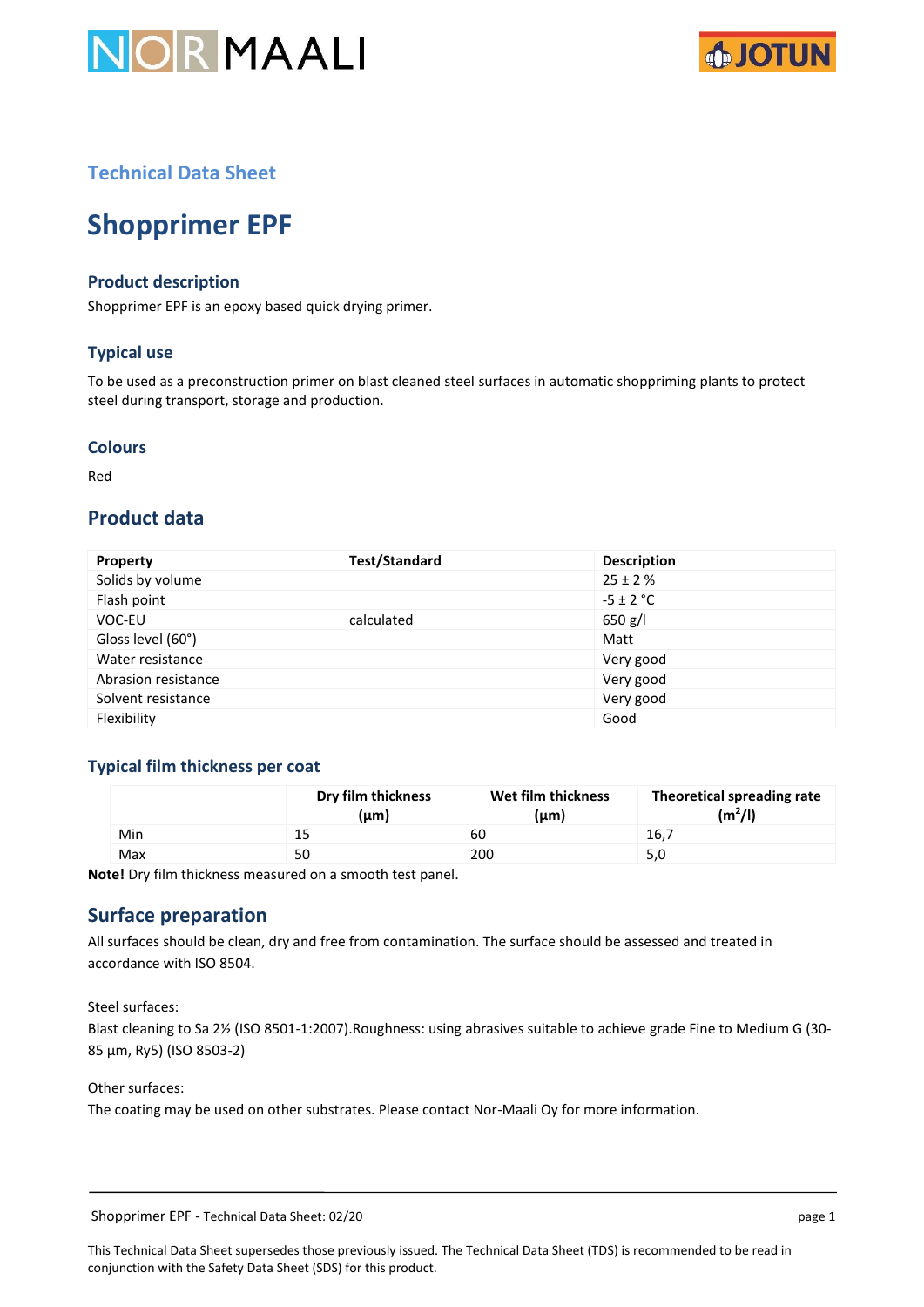



## **Conditions during application**

A The temperature of the substrate should be minimum at least 3°C above the dew point of the air, temperature and relative humidity measured in the vicinity of the substrate. Recommended steel temperature: 30-40°C.

# **Application**

## **Application methods**

| Spray: | Use airless spray. Conventional spray recommended for touch-up purposes. |
|--------|--------------------------------------------------------------------------|
| Brush: | Recommended for touch up purposes.                                       |

## **Product mixing ratio (by volume)**

| Shopprimer EPF Comp. A | 2 parts |
|------------------------|---------|
| Shopprimer EPF Comp. B | 1 part  |

# **Thinner/Cleaning solvent**

Jotun Thinner No. 3 (OH 03) (Fast evaporation) Jotun Thinner No. 17 (OH 17) (Slow evaporation)

## **Guiding data for airless spray**

| Nozzle tip (inch/1000): | 0,015-0,021" (0,38-0,53 mm)                                                          |
|-------------------------|--------------------------------------------------------------------------------------|
|                         | Pressure at nozzle (minimum): 10-15 Mpa (100-150 kp/cm <sup>2</sup> , 1500-2100 psi) |
| Spray angle:            | 40-95 $^{\circ}$                                                                     |
| Filter:                 | Check to ensure that filters are clean                                               |

## **Drying and Curing time**

Drying times are generally related to air circulation, temperature, film thickness and number of coats, and will be affected correspondingly. The figures given in the table are typical with:

- Good ventilation
- Typical film thickness
- One coat on top of inert substrate

| Substrate temperature    | $+23 °C$  | +40 °C      |
|--------------------------|-----------|-------------|
| Surface dry              | $1-3$ min | $20 - 40 s$ |
| Dry to handle            | 4 min     | $1-2$ min   |
| Fully cured <sup>1</sup> | 7 d       | 3 d         |
| Dry to overcoat min      | 10 min    | 5 min       |
| Dry to overcoat max $1$  |           |             |

<sup>1</sup>The surface should be dry and free from any contamination prior to application of the subsequent coat.

The given data must be considered as guidelines only. The actual drying time/times before recoating may be shorter or longer, depending on film thickness, ventilation, humidity, underlying paint system, requirement for early handling and mechanical strength etc. A complete system can be described on a system sheet, where all parameters and special conditions could be included.

Shopprimer EPF - Technical Data Sheet: 02/20